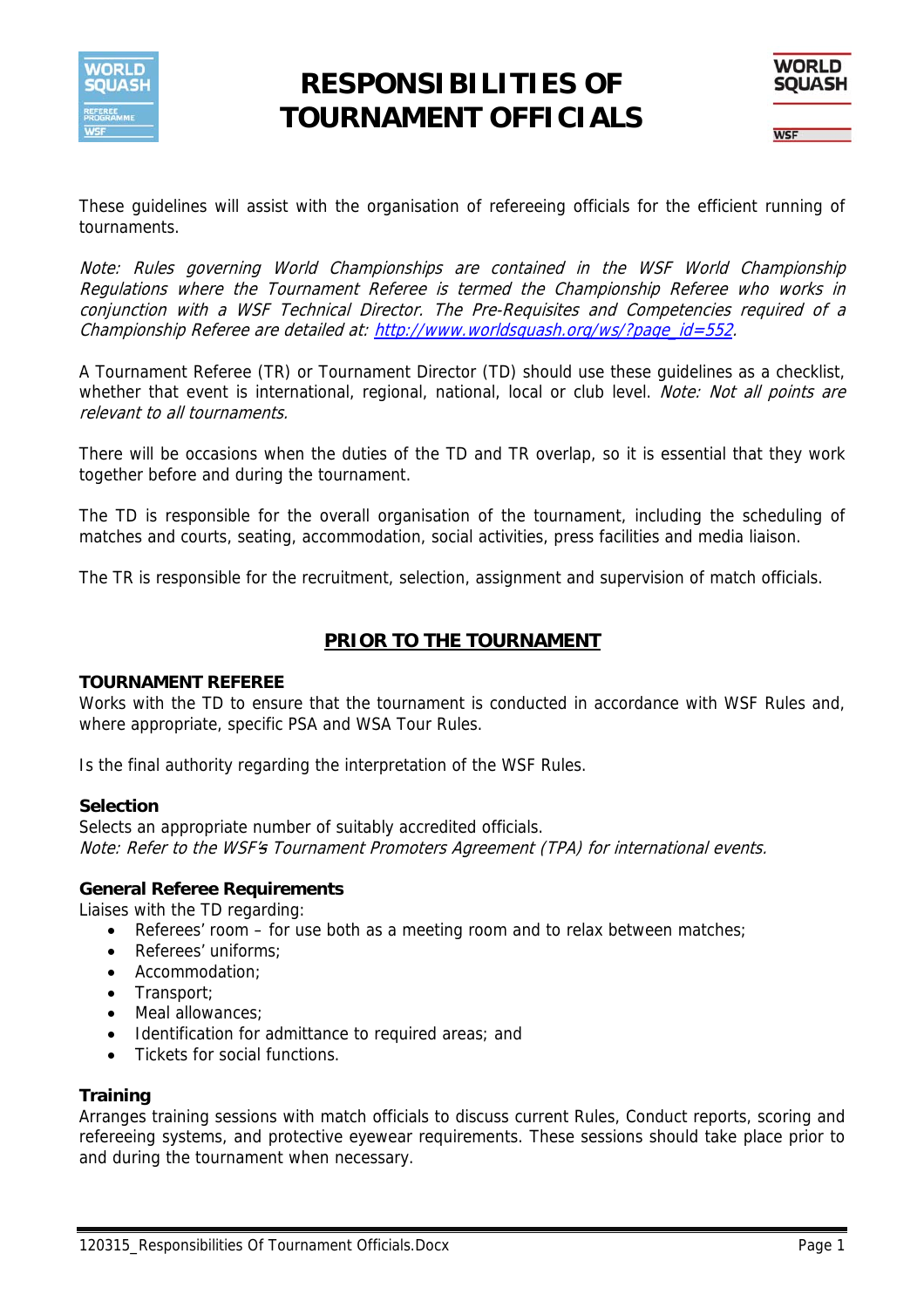## **TOURNAMENT DIRECTOR**

Is the final on-site authority regarding the interpretation of the Tournament and/or Tour Regulations, keeping copies available for consultation.

If necessary, briefs the players before the start of the tournament; either verbally (preferably) or in writing.

Players and officials are to be advised regarding:

- the refereeing system
- the use of video reviews
- method of scoring
- height of tin
- type of wall and floor surface
- brand of ball
- where white balls are used, remind players to only stencil their rackets well before play so that the ball is not marked by the stencil
- any other relevant matters

Note: It is usually the role of the TD to advise the players of these requirements, but the TR should also ensure that this happens.

## **Courts**

Note: These are primarily the responsibility of the TD, but the TR should also check the court conditions.

Ensures that the courts are appropriate for play by confirming that the following items have been checked:

- Floors repaired and sanded in accordance with the relevant Player Association and WSF regulations. Ensures that, if paint has been applied to the floor, it absorbs sweat and does not mark the ball.
- Walls in good repair and free from condensation.
- Ceilings that sufficient height exists between the front wall, out line and the ceiling (5.64 metres from the floor to the ceiling), including any objects suspended from the ceiling (e.g. lighting fixtures, cameras and / or microphones).
- Lighting that the lighting level is adequate and that all equipment is functioning correctly. Checks availability of spare equipment.
- Doors that all doors, hinges and handles fit flush with the back wall.
- Markings that all lines conform to the WSF specifications and that all taped lines are secured.
- Signage that any signage around the court is of a suitable colour to prevent visible interference to the players.
- That all gaps between the floor and walls are within the acceptable tolerances in the WSF Court Specifications.
- Tin that the line across the front wall marking the height of the tin, will deflect any ball hit on to it and that the surface below the line makes a different noise when a ball hits it, compared to a ball hit above it.
- With a transportable court ensure:
	- o That netting is installed above the front wall to prevent balls being hit out of court.
	- o That the surrounding lighting will not cause problems for the players through direct sunlight, shadows, glare or reflections.
	- o The stability of all walls, and that there is no glass-to-glass contact between joints.
	- o All backgrounds above and adjacent to the court should be checked to ensure that they do not affect the players' sight of the ball.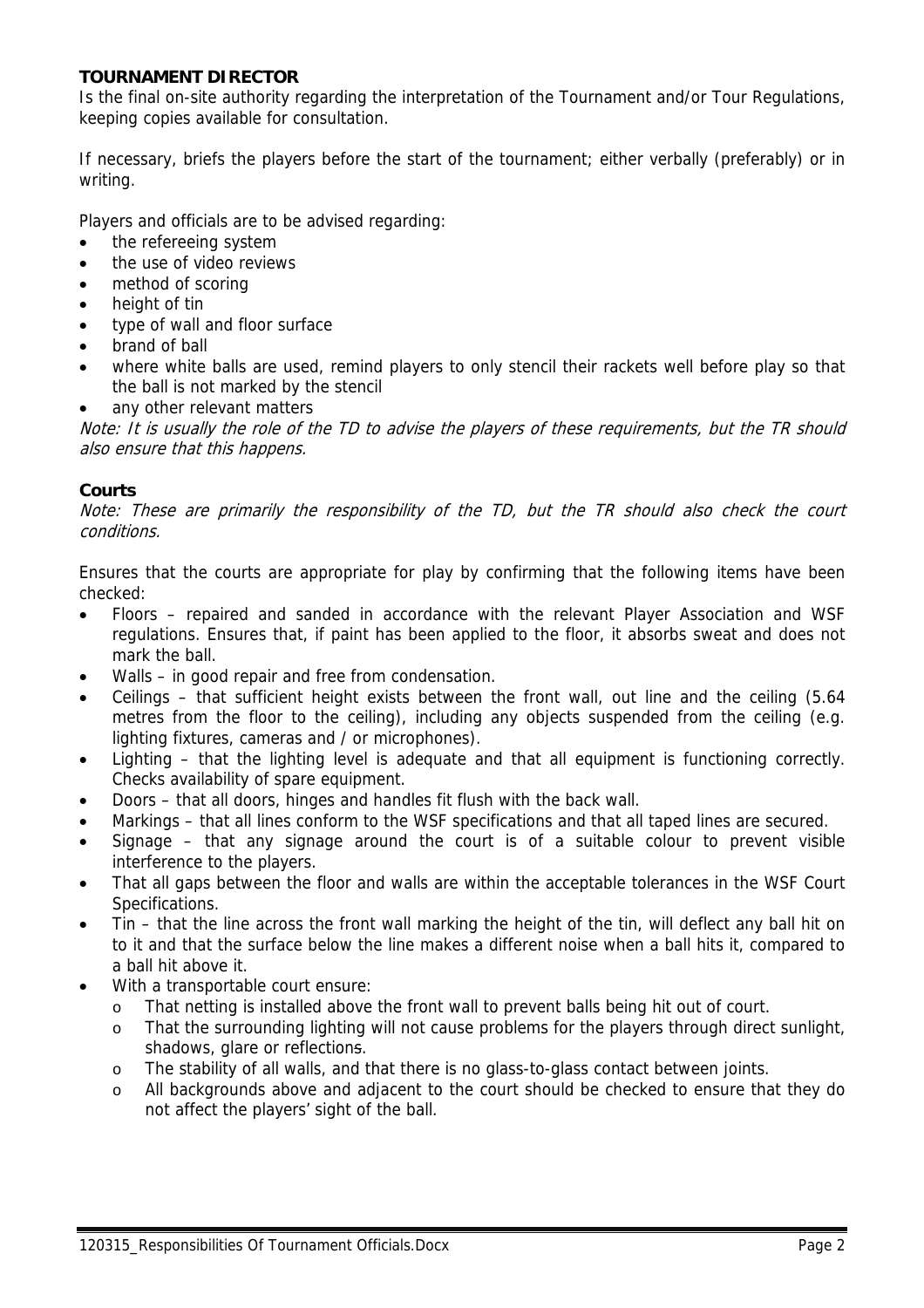## **Balls**

Checks that an appropriate number of WSF approved balls are available for both practice and match play.

Note: The TD will usually hand these to the TR at the commencement of the event.

## **Refereeing position**

Ensures that seats are provided for all courts for the match officials, in a central position overlooking the back wall, giving the best possible view of the court. Seats next to and in front of match officials should be unoccupied.

Each seat is to be equipped with a writing platform or a clipboard. Microphones must have an "onoff" switch and should not be hand-held.

There should be a seat for a WSF Assessor, if appointed for the match, just behind the central match official.

## **Referee Equipment**

Ensures that an adequate supply of refereeing materials is available for the tournament, including decision cards, electronic scoring system, score sheets, clipboards, pens or pencils and microphones, as necessary. Two score sheets and two pens/pencils to be provided for each referee and marker/side referee.

## **DURING THE TOURNAMENT**

## **TOURNAMENT REFEREE**

Consults with the TD regarding the daily order of play and court allocations.

Liaises with the WSF Referee Assessor to plan the assignment of officials.

Schedules the match officials for each day of the tournament, with consideration to the following:

- Officials for the quarter-finals, semi-finals and finals should have officiated a minimum of 2 matches prior to the quarter-finals.
- A Central Referee should not referee the same player in consecutive rounds.
- The Central Referee for the final should have refereed both players previously in that event, but preferably not during the semi-finals; and should have refereed at least one previous match on the court to be used for the final.
- Match officials should not be required to officiate successive matches without a reasonable interval between matches.

Conducts a meeting prior to the first match of the tournament to cover administrative matters including advising where score sheets should be taken at the conclusion of each match. Ensure that the current ranking of players is available for referees and assessors to consul (note that it might change during the event).

Conducts regular meetings with officials prior to each day's play and at the end of a day's play, if necessary, to discuss situations that have occurred that day.

Is present at all times during matches, regularly observing officials on all courts.

Is available should a match official require assistance or substitution.

The TR should not referee matches unless the TD has been advised of an Assistant TR.

If there is more than one venue, there should be an Assistant TR appointed for each venue.